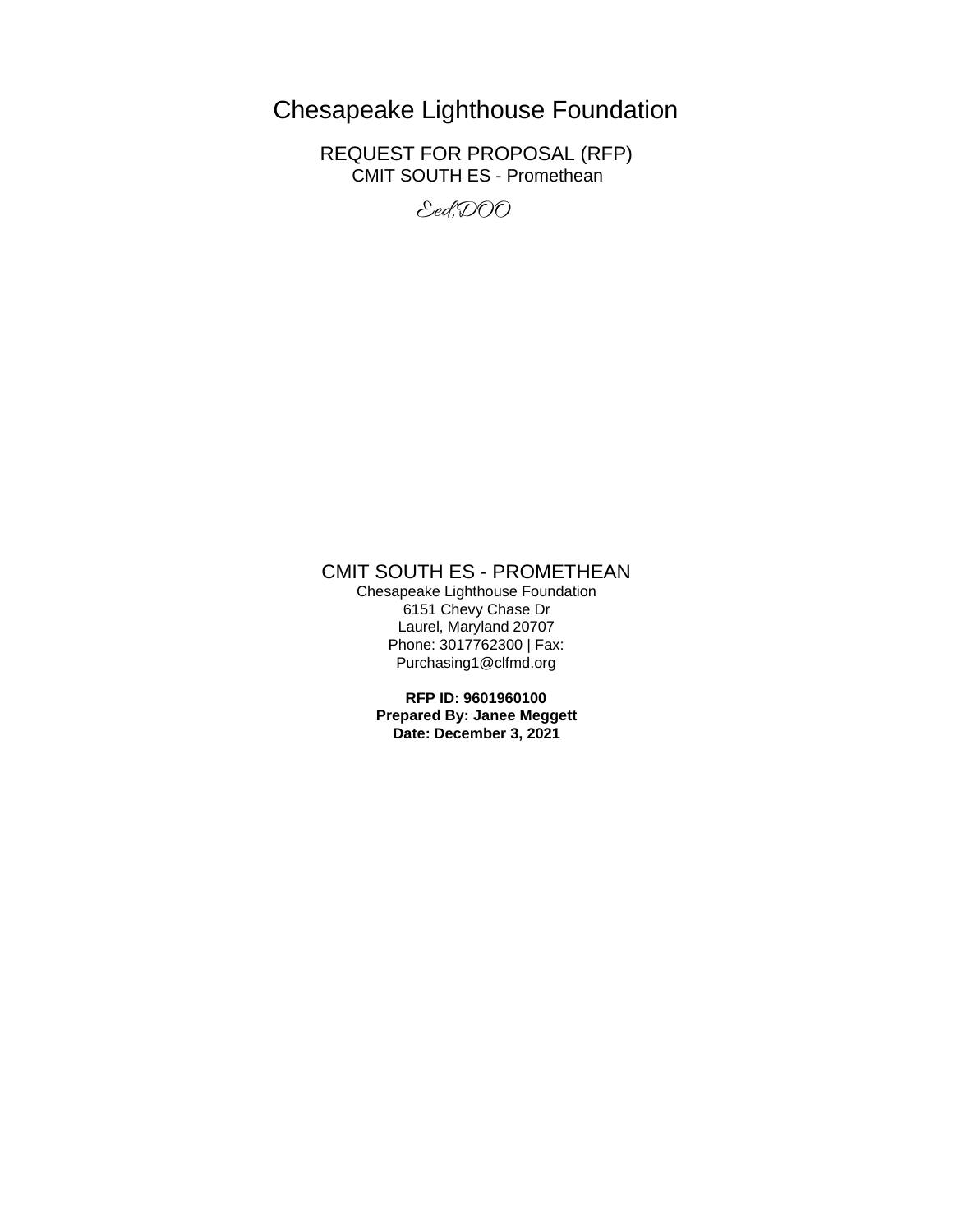## REQUEST FOR PROPOSAL CMIT SOUTH ES - PROMETHEAN Laurel - Maryland

## **RFP ID:** 9601960100 **PROPOSAL SUBMISSION DEADLINE:** December 22, 2021, 4:00 PM, close of business **QUESTION SUBMISSION DEADLINE:** December 9, 2021

Questions may be submitted in written form to:

| <b>Contact Name:</b>     | Eric Derin                                       |
|--------------------------|--------------------------------------------------|
| <b>Contact Address:</b>  | 6151 Chevy Chase Drive<br>Laurel, Maryland 20707 |
| <b>Telephone Number:</b> | 3017762300                                       |
| <b>Email Address:</b>    | Ederin@clfmd.org                                 |

# **INTRODUCTION**

Chesapeake Lighthouse Foundation invites and welcomes proposals for their CMIT SOUTH ES - Promethean project. Based on your previous work experience, your firm has been selected to receive this RFP and is invited to submit a proposal. Please take the time to carefully read and become familiar with the proposal requirements. All proposals submitted for consideration must be received by the time specified above under the "PROPOSAL SUBMISSION DEADLINE."

*BIDDERS SHOULD NOTE THAT ANY AND ALL WORK INTENDED TO BE SUBCONTRACTED AS PART OF THE BID SUBMITTAL MUST BE ACCOMPANIED BY BACKGROUND MATERIALS AND REFERENCES FOR PROPOSED SUBCONTRACTOR(S) – NO EXCEPTIONS.*

## **PROJECT AND LOCATION**

The project associated with this RFP is or shall be located at 9601 Fallard Ter, Upper Marlboro, Maryland 20772.

## **PROJECT MANAGER CONTACT INFORMATION**

The following individual(s) are the assigned contacts for the following:

For questions or information regarding All Aspects, contact:

| Name:         | <b>Fric Derin</b>             |
|---------------|-------------------------------|
| Title:        | <b>Director Of Operations</b> |
| <b>Phone:</b> | 3017762300                    |
| Fax:          |                               |
| Email:        | Ederin@clfmd.org              |

For questions or information regarding All Aspects, contact:

| Name:         | Ronald Miller            |
|---------------|--------------------------|
| Title:        | School Principal         |
| <b>Phone:</b> | (240) 767-4820           |
| Fax:          |                          |
| Email:        | Ronald3.miller@pgcps.org |

## **PROJECT OBJECTIVE**

.

The objective and ultimate goal for this project is the objective and ultimate goal for this project are students will be able to utilize devices that will give access to the school's curriculum whenever they need to. additionally, access to software used to mitigate gaps in learning will address academic loss and decrease the academic impact of the pandemic.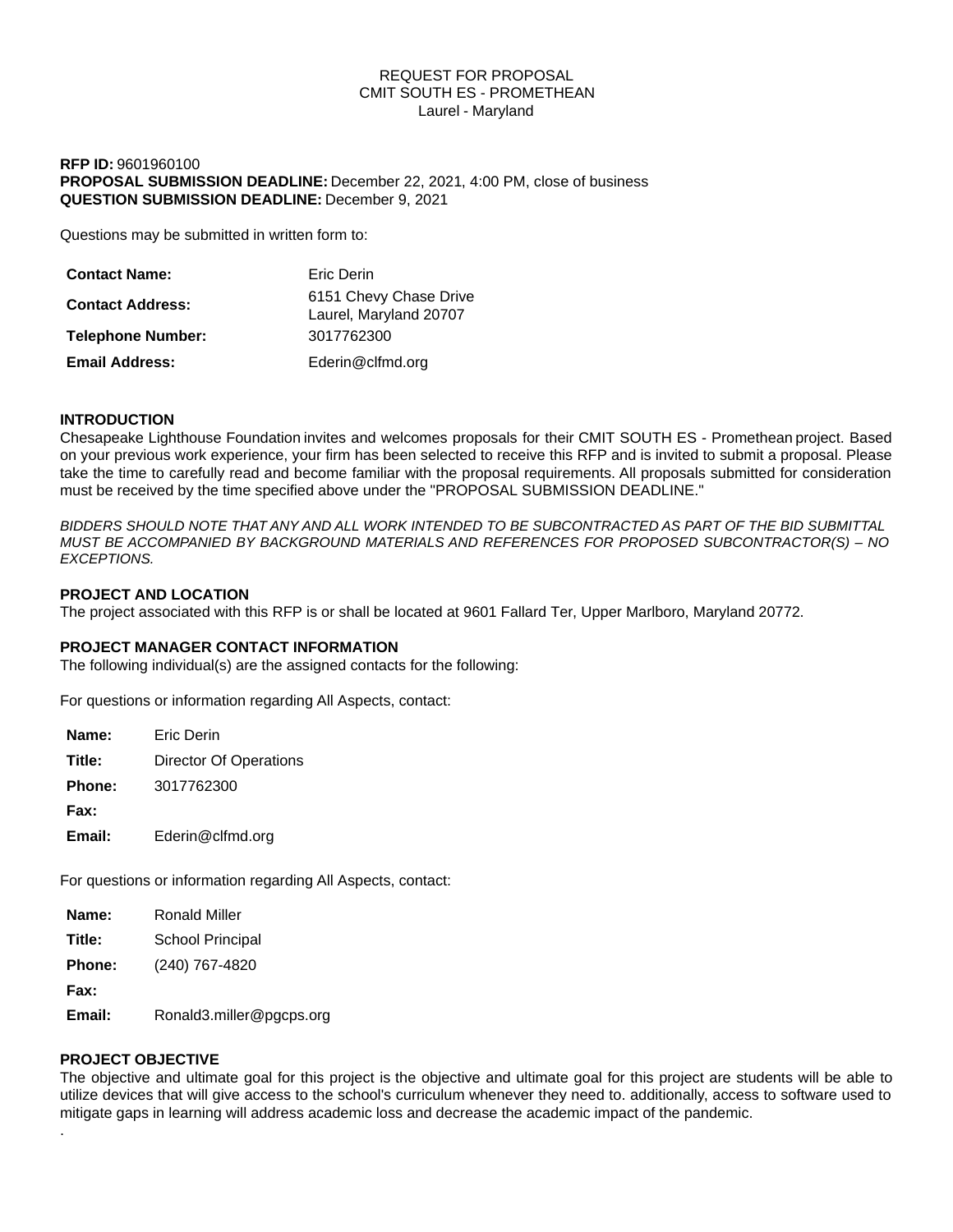## **PROJECT SCOPE AND SPECIFICATIONS**

The Project Scope and Specification are:

ActivPanel Titanium 75" - 4 x Pen, Vesa Mount, WIFI Module & cable pack included. (Quantity x35)

ActivPanel Titanium Medium Warranty & On Site Support 5 Yr (Quantity x35)

CLS Extended Cable Package (Termination Box, Single-Gang Face Plate, 15ft HDMI & USB, Raceway and 10ft Patch Cabling) (Quantity x35)

Adjustable Height Wall Mount System for 75" Titanium ActivPanel (Quantity x35)

Removal of existing BrightLink projector to be stored on campus (Quantity x35)

Installation of Promethean Hardware (Quantity x35)

Training - Onsite Face to Face Training – Full Day (Quantity x2)

## **SCHEDULED TIMELINE**

The following timeline has been established to ensure that our project objective is achieved; however, the following project timeline shall be subject to change when deemed necessary by management.

## **MILESTONE DATE**

Start of Project: **December 3, 2021** 

# **PROPOSAL BIDDING REQUIREMENTS**

## **PROJECT PROPOSAL EXPECTATIONS**

Chesapeake Lighthouse Foundation shall award the contract to the proposal that best accommodates the various project requirements. Chesapeake Lighthouse Foundation reserves the right to: (i) award any contract prior to the proposal deadline or prior to the receipt of all proposals, (ii) award the contract to more than one Bidder, and (iii) refuse any proposal or contract.

## **DEADLINE TO SUBMIT PROPOSAL**

All proposals must be received by Chesapeake Lighthouse Foundation no later than 4:00 PM, close of business on December 22, 2021 for consideration in the project proposal selection process.

## **PROPOSAL SELECTION CRITERIA**

Only those proposals received by the stated deadline will be considered. All proposals, submitted by the deadline, will be reviewed and evaluated based upon information provided in the submitted proposal. In addition, consideration will be given to cost and performance projections. Furthermore, the following criteria will be given considerable weight in the proposal selection process:

- 1. Proposals received by the stipulated deadline must be in the correct format.
- 2. Bidder's alleged performance effectiveness of their proposal's solution.
- 3. Bidder's performance history and alleged ability to timely deliver proposed services.
- 4. Bidder's ability to provide and deliver qualified personnel having the knowledge and skills required to effectively and efficiently execute proposed services.
- 5. Overall cost effectiveness of the proposal.

Chesapeake Lighthouse Foundation reserves the right to cancel, suspend, and/or discontinue any proposal at any time, without obligation or notice to the proposing bidder.

## **PROPOSAL SUBMISSION FORMAT**

The following is a list of information that the Bidder should include in their proposal submission:

# **Summary of Bidder Background**

- 1. Bidder's Name(s)
- 2. Bidder's Address
- 3. Bidder's Contact Information (and preferred method of communication)